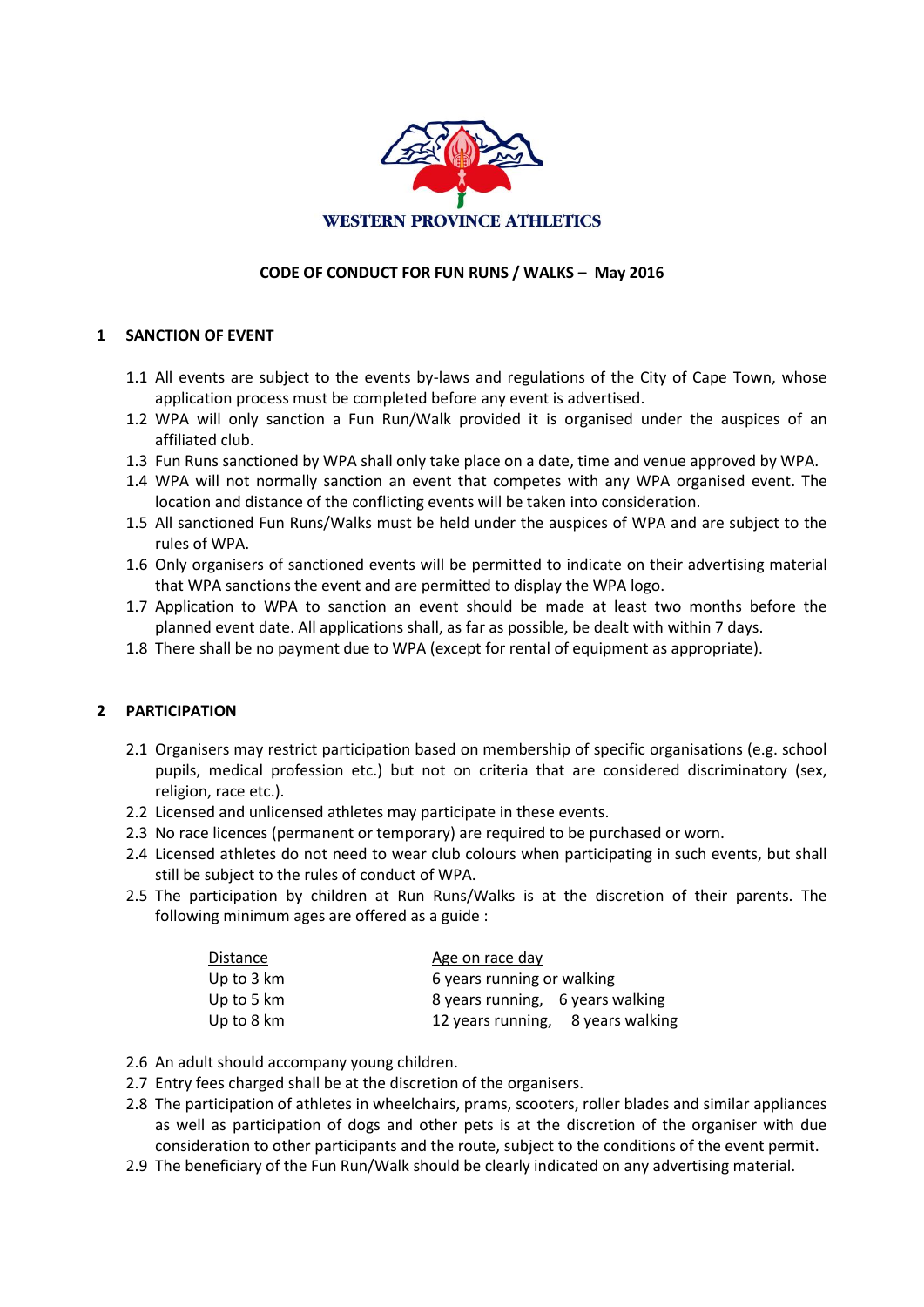# **3 ROUTE**

- 3.1 The distance of a Fun Run should not normally exceed 5 km, but under no circumstances may it exceed 8 km. Any event longer than 8km is subject to the ASA rules of road races.
- 3.2 The route must be safe for all participants.
- 3.3 Responsibility to obtain the necessary permission from landowners, traffic department, municipality, council or other authorities rests with the organiser.
- 3.4 Water and/or other liquid refreshment should be supplied at approximately 2.5 to 3 km intervals. This would imply one refreshment station up to 5 km and two stations above 5 km.
- 3.5 Organisers are required to perform a route clean-up during/after the event and have a waste management plan. Sufficient litter bins are to be provided at each water station as well as at the venue.
- 3.6 Marshals and all services on the route must remain in place until the last participant has passed.
- 3.7 It shall not be a requirement to accurately measure fun run routes although organisers are encouraged to ensure that the route distance is as close as possible to that advertised.

#### **4 MEDICAL ASSISTANCE**

- 4.1 First aid and the services of a qualified medical doctor or paramedic must be available at the event. Provision must be made to get such services out on to the route if required.
- 4.2 Emergency services (ambulances etc.) msut be on standby if they are not stationed at the event.

### **5 PRIZES OFFERED**

- 5.1 Neither performance prizes, nor participation payments may be offered at a fun run.
- 5.2 Prizes should normally be awarded on a "lucky draw" basis.
- 5.3 The handing out of medals is at the discretion of the organiser.

#### **6 RESPONSIBILITIES**

#### **6.1 Organiser**

- Permission from WPA under the aegis of an affiliated club.
- Permission from all necessary authorities.
- Compliance with all conditions of the Event Permit issued.
- Safety of the participants on the route.
- Compliance with this code of conduct.
- Provision of medical services at the event.
- Fair allocation of prizes.
- Value for money for the participants.
- Cleaning of route and venue.

#### **6.2 Affiliated Club**

- To ensure that timeous application is made to WPA.
- Implementation of this code of conduct and the rules of WPA.
- To guide the organiser in all aspects of staging the event and as far as is reasonably practical, conform to the WPA minimum standards for road races.
- To ensure that the organiser has taken all reasonable steps to ensure the safety of the participants on the route.
- WPA will hold the club responsible for any breach of WPA rules or this code of conduct.